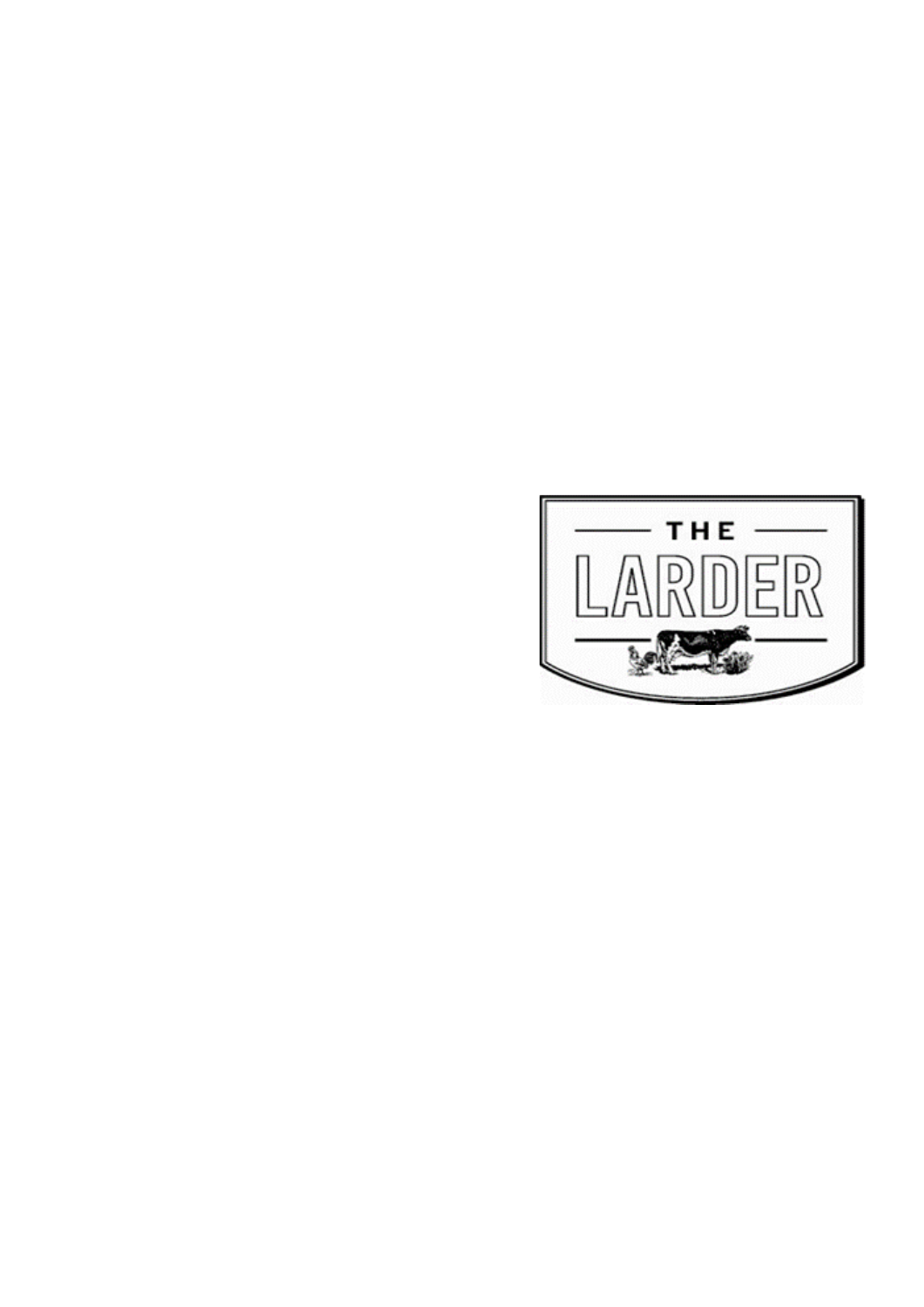#### **Something to start…**

#### **Cocktails**

**Gin Bramble 18** Bombay Gin shaken over ice with smashed summer berries, fresh lemon & Cream de Cassis Float **Limone e Lavanda 18** Bombay Gin Lavender syrup, St Germain Elderflower fresh lemon & Bancroft Brut **Turmeric Margarita 21** Espolon Blanco Tequila fresh lemon, Malden Sea Salt, Cointreau, simple syrup & Ground Turmeric **Chamomile Mojito 19** Bacardi, fresh mint, chamomile syrup fresh lime topped with soda **Mahogany Ship 23** Captain Morgan's & Bacardi Blanco stirred with simple syrup, Angostura bitter, fresh coffee beans & lime wedges **Earl Grey Martini 19** Absolute Vodka, Earl Grey Tea & homemade vanilla syrup and Cointreau

**Classic Cocktails 18** Please see your friendly Bartender For available classic cocktails

This list is created to match up our Italian inspired steakhouse, like Italy, we think our local wine is a perfect match for our local food.

*Please note, sometimes we can run out of the vintage or have a different vintage*

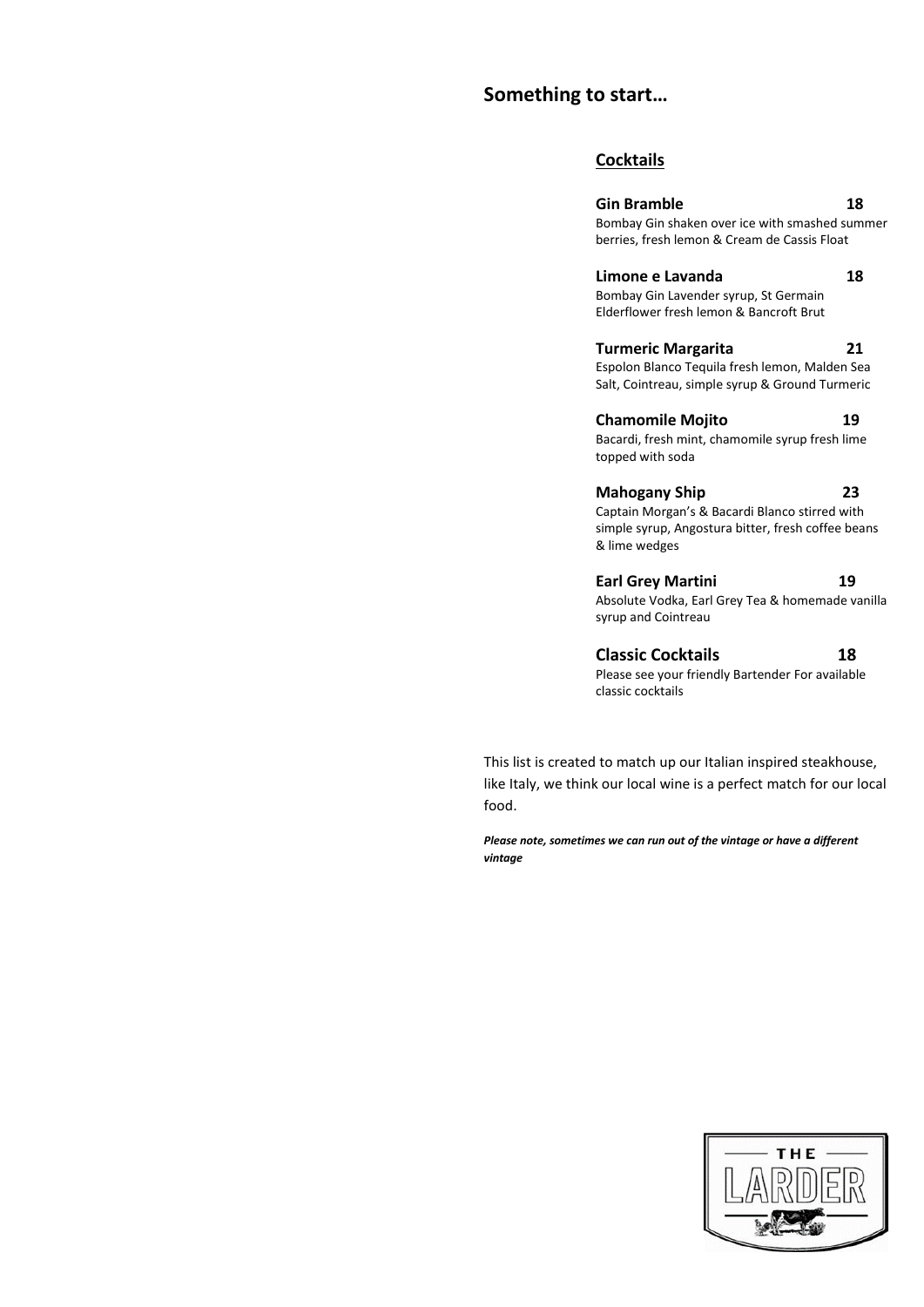### **BEVERAGE LIST**

| <b>Sparkling</b>                   | Glass / Btl            |            |
|------------------------------------|------------------------|------------|
| Bancroft<br>Riverine, NSW          |                        | Brut 10/40 |
| De Bortoli<br>King Valley, VIC     | Prosecco 12/52         |            |
| Woodfired Shiraz<br>Heathcote, VIC | Sparkling Shiraz 12/60 |            |
| Angus Moscato<br>South Australia   | Moscato 10/50          |            |

#### **Reds**

| <b>Bancroft</b><br>Riverine, NSW         | Shiraz Cabernet 10/40    |  |
|------------------------------------------|--------------------------|--|
| Bancroft<br>Riverine, NSW                | Cabernet Merlot 10/40    |  |
| Woodfired<br>Heathcote, VIC              | Shiraz 12/60             |  |
| Regional<br>Yarra Valley, VIC            | Pinot Noir 12/60         |  |
| Regional<br>Yarra Valley, VIC            | Cabernet Sauvignon 12/60 |  |
| Elvarado Tempranillo<br>McLaren Vale, SA | Grenache 12/60           |  |

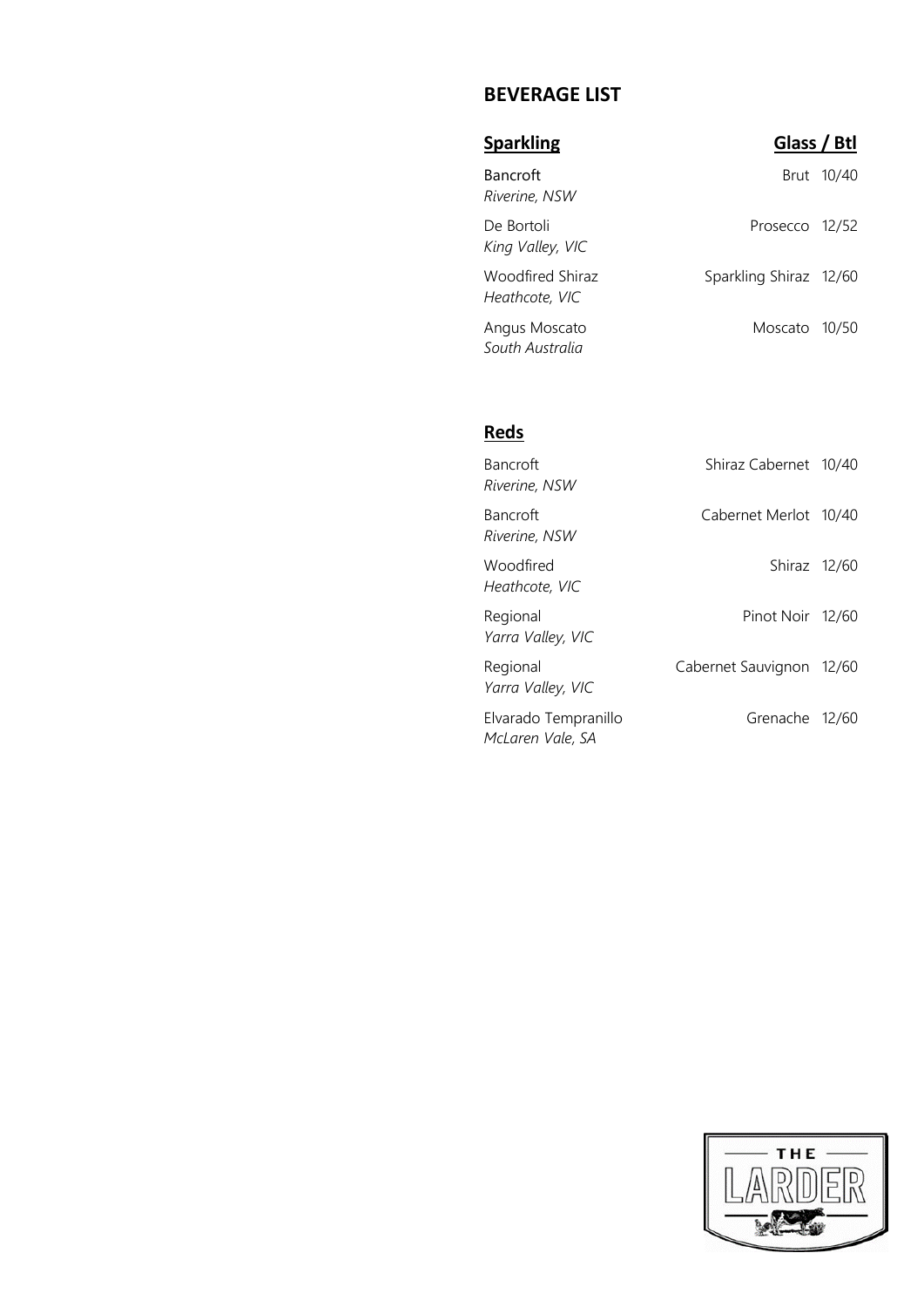### **Whites**

| Bancroft<br>Riverine, NSW           | Chardonnay 10/40      |  |
|-------------------------------------|-----------------------|--|
| Bancroft<br>Riverine, NSW           | Sauvignon Blanc 10/40 |  |
| Bancroft<br>Riverine, NSW           | Pinot Grigio 10/40    |  |
| Plan B<br>Frankland River, WA       | Riesling 12/60        |  |
| 3 Tales<br>Marlborough, NZ          | Sauvignon Blanc 12/60 |  |
| Regional Classic<br>Tumbarumba, NSW | Chardonnay 12/60      |  |

## **Rosé**

| <b>Bancroft</b><br>Riverine, NSW |                | Rosé 10/40 |
|----------------------------------|----------------|------------|
| Vinoque<br>Yarra valley, VIC     | Nebbiolo 14/60 |            |

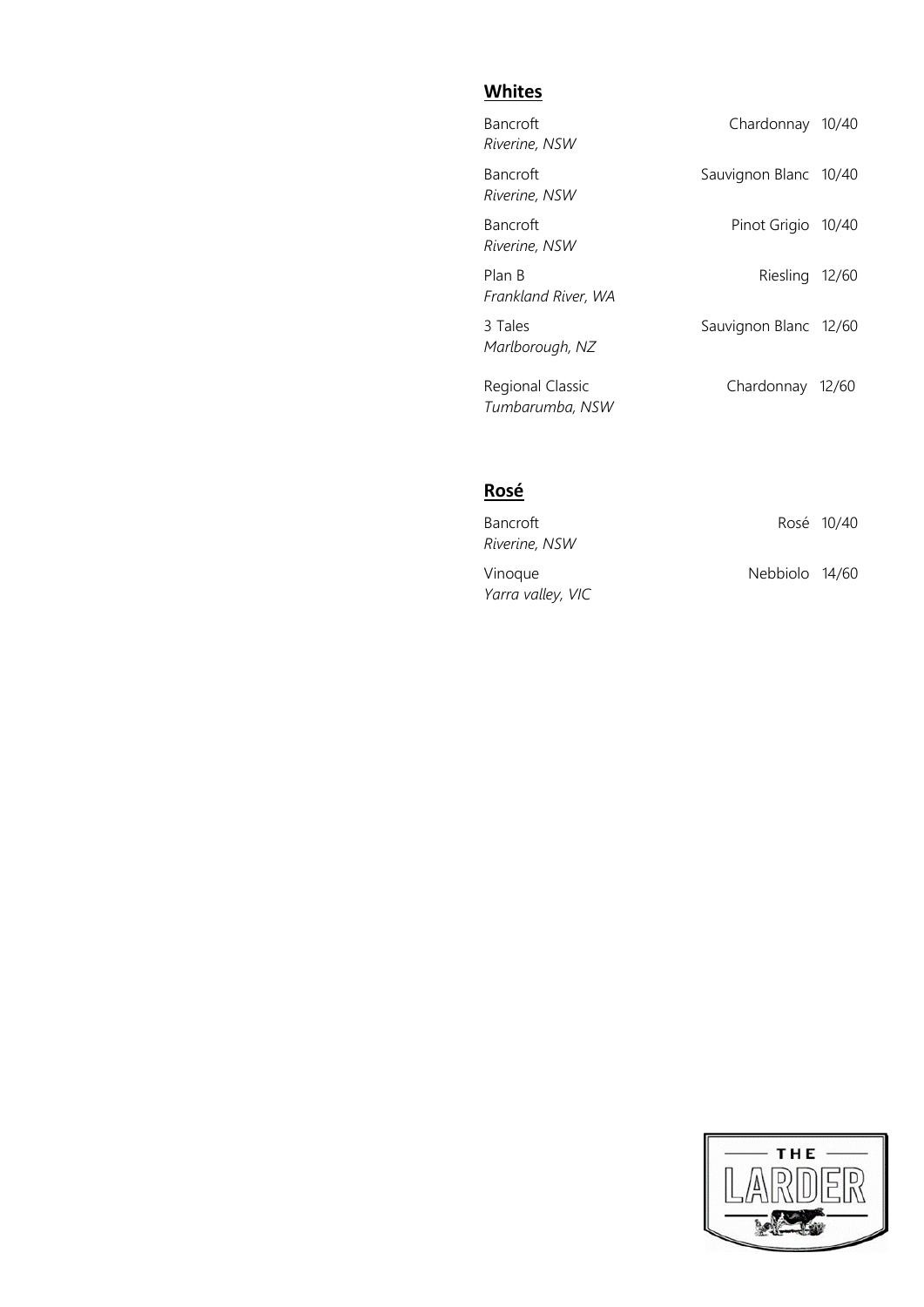# **The Cellar List**

#### **Sparkling – Spumante**

| Pol Roger<br>Epernay, France                 | Prosecco 220    |
|----------------------------------------------|-----------------|
| Pol Roger<br>Epernay, France                 | <b>Brut 315</b> |
| Piper-Heidsieck Vintage<br>Champagne, France | <b>Brut</b> 290 |

#### **Rose' – Rosato**

| Langmeil Bella Rouge | Cabernet Sauvignon Rosé 60 |  |
|----------------------|----------------------------|--|
| Barossa Valley, SA   |                            |  |

#### **White Wine – Vino Bianco**

#### **Sauvignon Blanc**

| Twin Island<br>Marlborough, NZ                   | Sauvignon Blanc | 48  |
|--------------------------------------------------|-----------------|-----|
| Phillip Shaw<br>Orange, Australia                | Sauvignon Blanc | 80  |
| MV Domaine de Ladoucette<br>Loire Valley, France | Sancerre        | 110 |

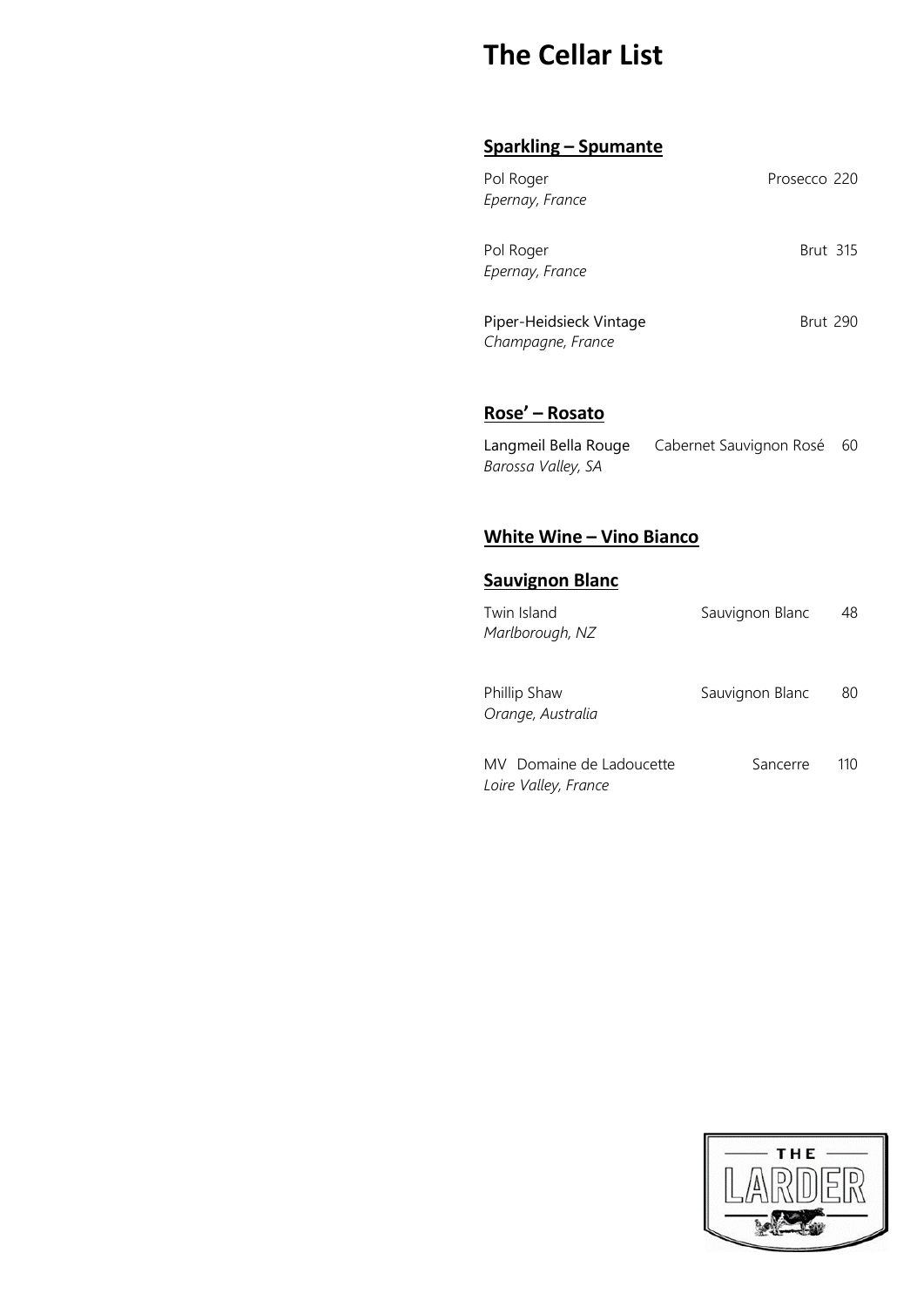| <b>Chardonnay</b>                                                          |                 |     |
|----------------------------------------------------------------------------|-----------------|-----|
| Mt Duneed Estate<br>Mt Duneed, VIC                                         | Chardonnay      | 50  |
| Allinda<br>Yarra Valley, VIC                                               | Chardonnay      | 70  |
| Audrey Wilkinson<br>Hunter Valley, NSW                                     | Chardonnay      | 62  |
| Sum of Few<br>Surf coast, VIC                                              | Chardonnay      | 82  |
| Audrey Wilkinson 'The Oakdale'<br>Hunter Valley, NSW                       | Chardonnay      | 110 |
| Bremberton, Batonnage<br>Longhorne Creek, SA                               | Chardonnay      | 73  |
| Domaine Vincent Latour<br>Burgundy, France 100% Chardonnay                 | Bourgogne Blanc | 79  |
| Castello della Sala Bramito del Cervo<br>Umbria, IT Chardonnay (89/100 WS) |                 | 82  |
| 2014 Austin & Co 'Ellyse'<br>Geelong, VIC (J.H. 96 Points)                 | Chardonnay      | 95  |
| 2015 Brokenwood Indigo Vineyard<br>Beechworth, VIC                         | Chardonnay      | 110 |

### **Pinot Grigio**

| Are you Game?<br>Strathbowgie Ranges, VIC | Pinot grigio | 70 |
|-------------------------------------------|--------------|----|
| La Boheme<br>Yarra Valley, VIC            | Pinot gris   | 80 |

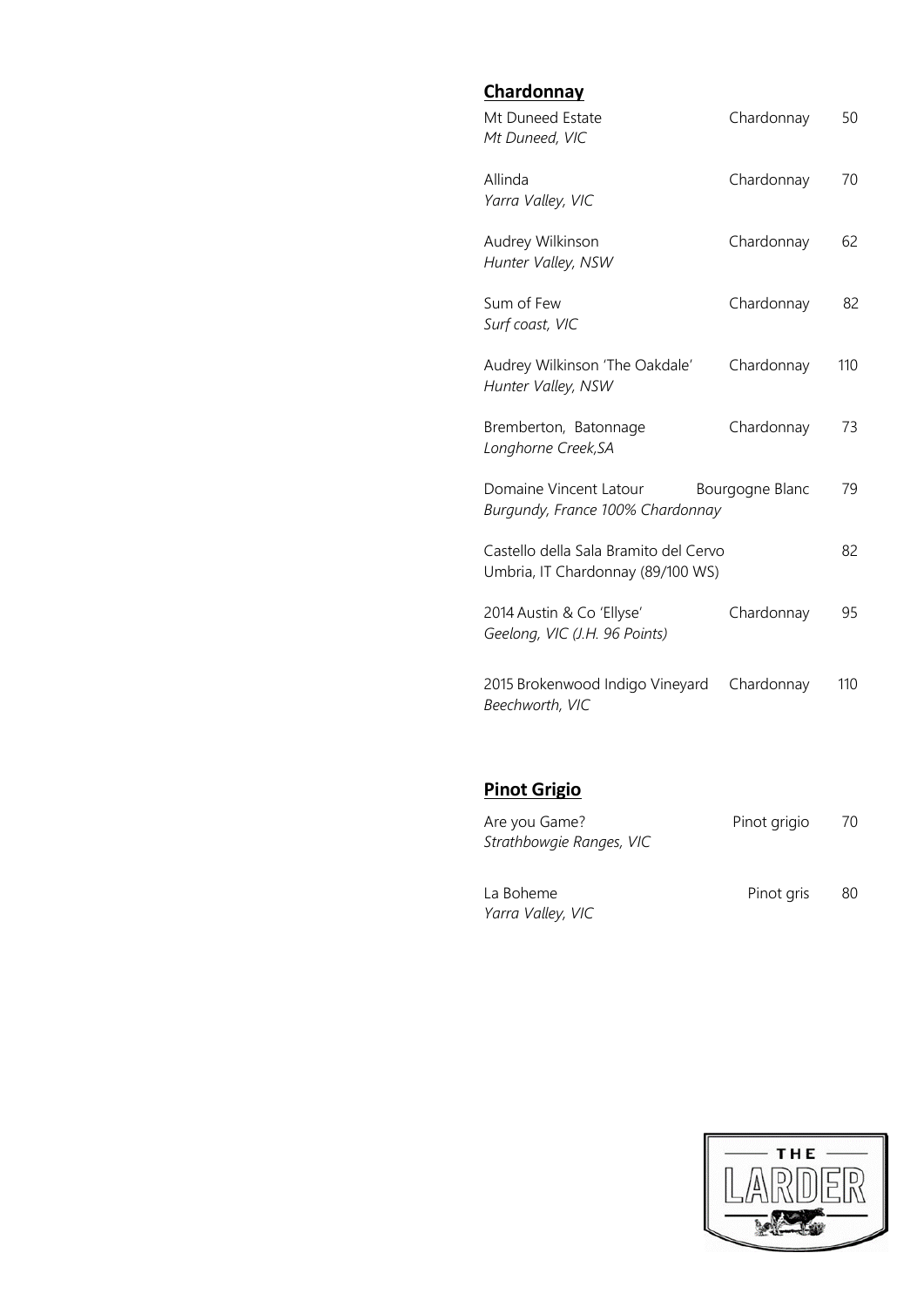### **Riesling**

| St Hallet Eden Valley<br>Eden Valley, SA | Riesling | 75 |
|------------------------------------------|----------|----|
| Allinda<br>Yarra Valley, VIC             | Riesling | 70 |
| La Boheme<br>Yarra Valley, VIC           | Riesling | 80 |

### **Sauvignon Blanc & Semillon**

| Cockfighter's Ghost<br>Hunter Valley, NSW | Seminolle Reserve        | 44 |
|-------------------------------------------|--------------------------|----|
| Audrey Wilkinson<br>Adelaide hills, SA    | Sauvignon Blanc Semillon | 50 |
| 2015 Brokenwood<br>Hunter Valley, NSW     | Semillion                | 63 |

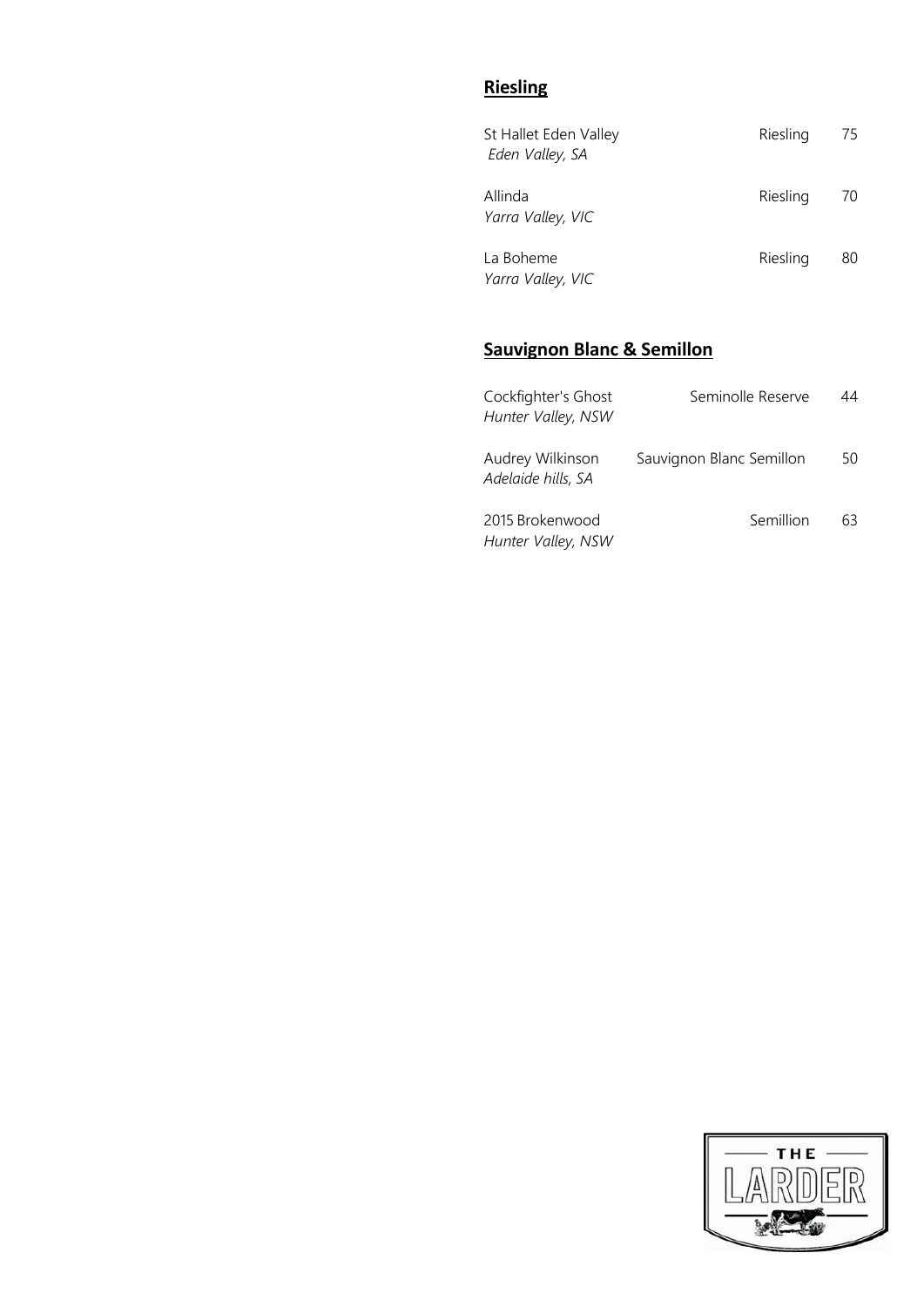#### **Red Wine – Vino Rosso**

### **Pinot Noir**

| Are you Game?<br>Strathbogie Ranges, VIC                 | Pinot Noir | 70  |
|----------------------------------------------------------|------------|-----|
| 2014 Austin & Co.<br>Moorabool Valley (J.H. 96 Points)   | Pinot Noir | 119 |
| Dalrymple S. Site Coal River Valley<br>Pipers River, TAS | Pinot Noir | 135 |
| Montalto<br>Mornington Peninsula, VIC                    | Pinot Noir | 90  |
| <b>Shiraz</b>                                            |            |     |
| Allinda Syrah<br>Yarra Valley, VIC                       | Shiraz     | 82  |
| Four in Hand<br>Barossa, SA                              | Shiraz     | 78  |
| 2011 Brokenwood Graveyard Vineyard<br>Hunter Valley, NSW | Shiraz     | 395 |

2014 Audrey Wilkinson 'The Lake' Shiraz 149 Hunter *Valley, NSW (J.H. 97 Points)*

#### **Cabernet Sauvignon**

| Allinda<br>Yarra Valley, VIC                 | Cabernet           | 82 |
|----------------------------------------------|--------------------|----|
| La Boheme 'Missing Act'<br>Yarra Valley, VIC | Cabernet Sauvignon | 70 |
| R. Oatley 'Finisterre'<br>Great Southern, WA | Cabernet Sauvignon | 80 |
| Yalumba The Signature<br>Barossa, SA         | Cabernet Sauvignon | 80 |

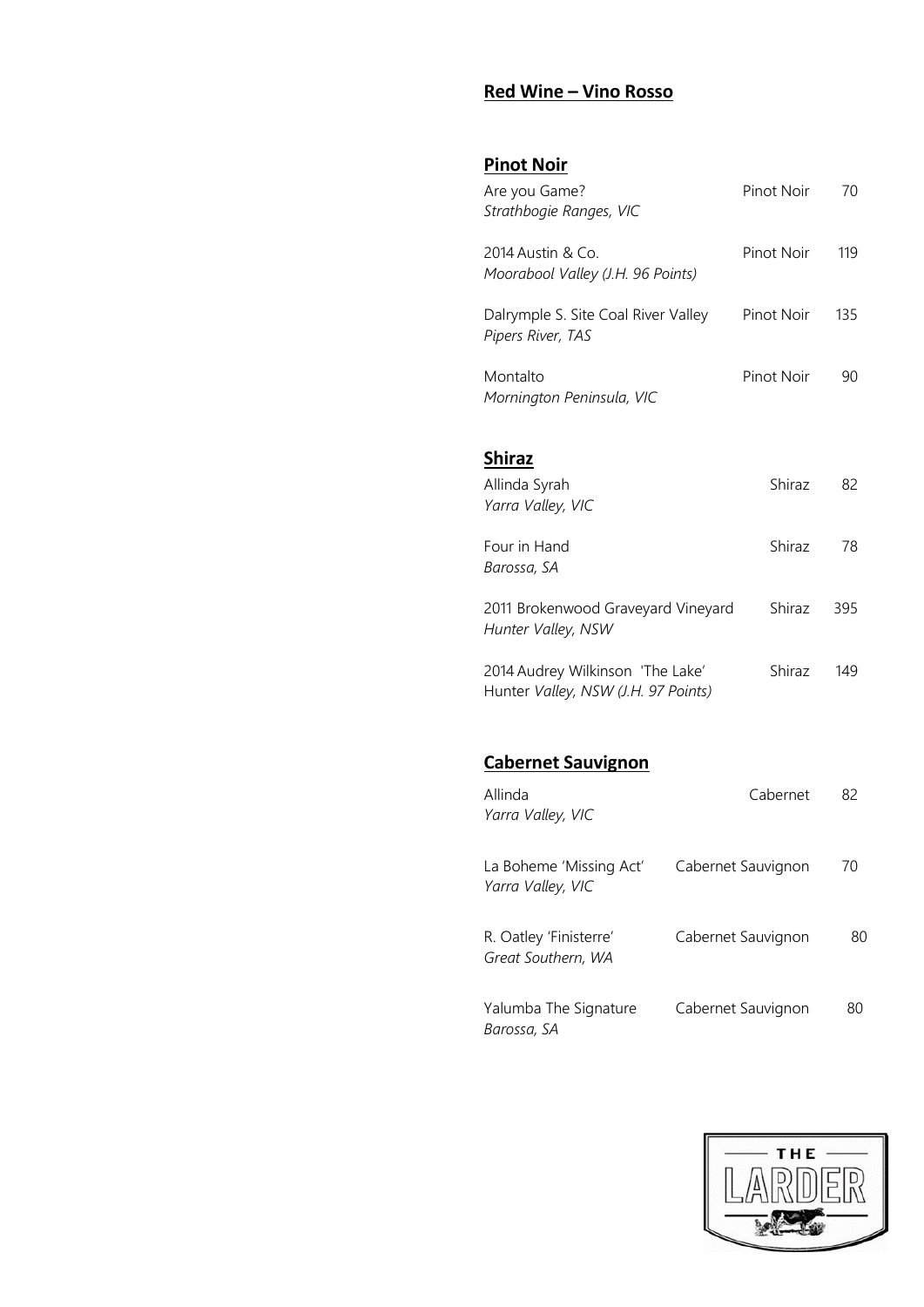### **Merlot & Blend**

| Philip Shaw 'The Conductor'<br>Orange, NSW                                 | Merlot                 | 70  |
|----------------------------------------------------------------------------|------------------------|-----|
| Vinoque Fiano e Greco<br>Heathcote, VIC                                    | Merlot                 | 70  |
| Smith & Hooper 'Reserve'<br>Wrattonbully, SA (V)                           | Merlot                 | 60  |
| Forest Hill<br>Mount Barker, WA                                            | Cab. Merlot            | 58  |
| Mediterra, IGT Toscana Bolgheri<br>Cabernet/ Merlot /Syrah<br>Toscana, IT  |                        | 73  |
| La Chapelle de Calon<br>Cab Sauv/Merlot/Cabernet Franc<br>Bordeaux, France |                        | 110 |
| Henschke Cyrill<br>Eden valley, SA                                         | Cabernet Franc, Merlot | 390 |

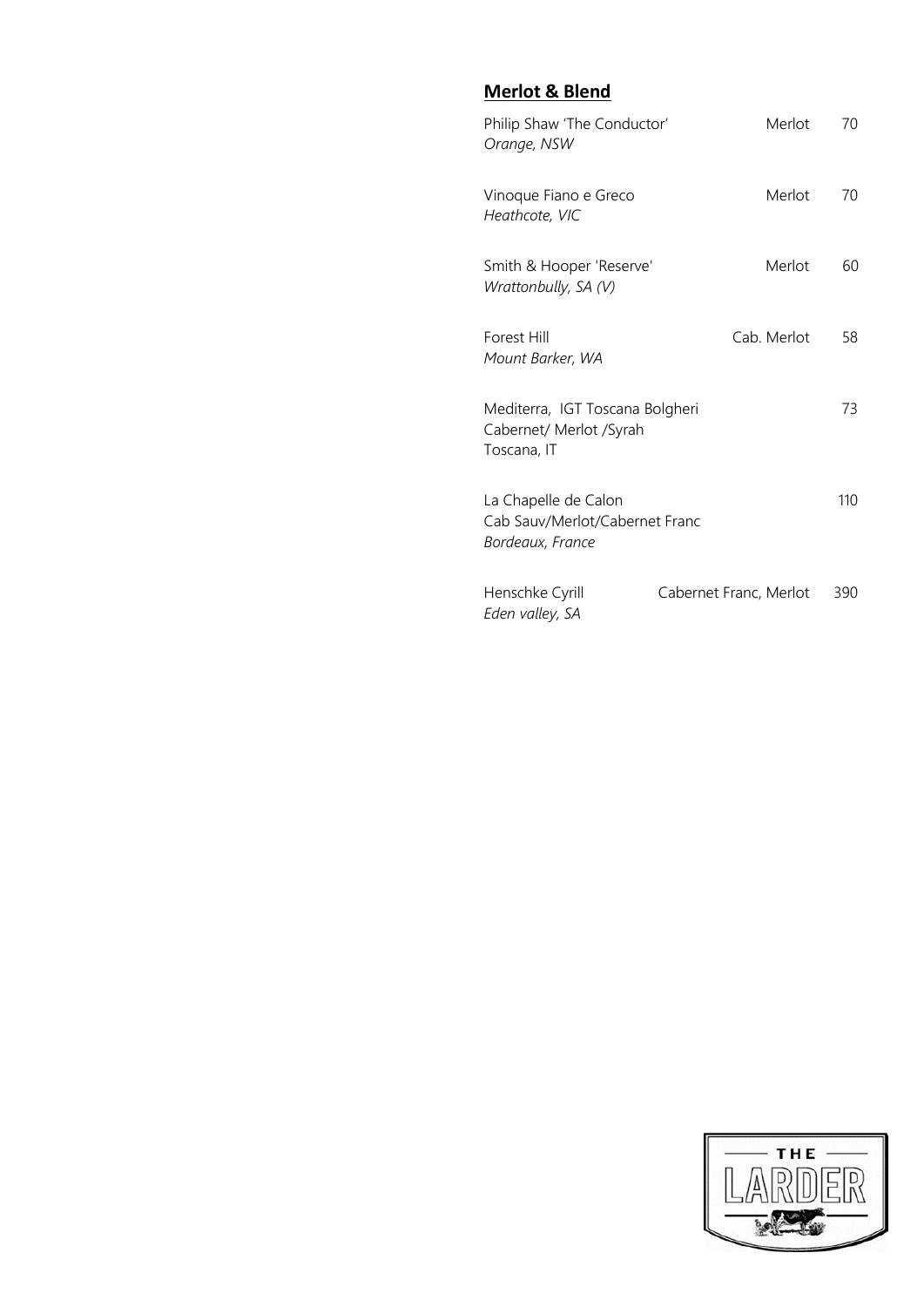| <b>Draught Beers</b>               | Pot / Pint     |
|------------------------------------|----------------|
| Furphy Refreshing Ale              | 8/14           |
| Furphy Crisp Lager                 | 8/14           |
| <b>Bottle Beer</b>                 |                |
| James Boags Light                  | 7              |
| Hahn Premium Light                 | $\overline{7}$ |
| Hahn Superdry                      | 8              |
| James Boags Premium Lager          | 9              |
| Birra Moretti                      | 9              |
| Iron Jack Lager                    | 9              |
| Guinness Extra Stout               | 9.5            |
| Heineken                           | 9              |
| James Squire 150 Lashes Pale Ale   | 9.5            |
| James Squire Amber Ale             | 9.5            |
| James Squire Golden Ale Chancer    | 9.5            |
| James Squire Hop Thief APA         | 9.5            |
| James Squire Porter Spades         | 9.5            |
| James Squire Swindler Tropical Ale | 9              |
| Kirin Megumi                       | 9              |
| Kosciuszko Pale Ale                | 9.5            |
| Cider                              |                |
| LC Pipsqueak Apple Cider           | 9              |
| Gin                                |                |
| Adelaide 78                        | 15             |
| Archie Rose                        | 15             |
| Melbourne GC                       | 15             |
| <b>Bombay Sapphire</b>             | 9              |
| <b>Four Pillars</b>                | 13             |
| Hendricks                          | 15             |
| Monkey 47                          | 18             |
| Gin Mare                           | 15             |
| Tanqueray                          | 10             |
| Melbourne GC                       | 15             |
| Tanqueray 10                       | 15             |
| <b>Vodka</b>                       |                |
| Ciroc                              | 15             |
| Ketel One                          | 12             |
| Belvedere                          | 14             |
| Grey Goose                         | 15             |

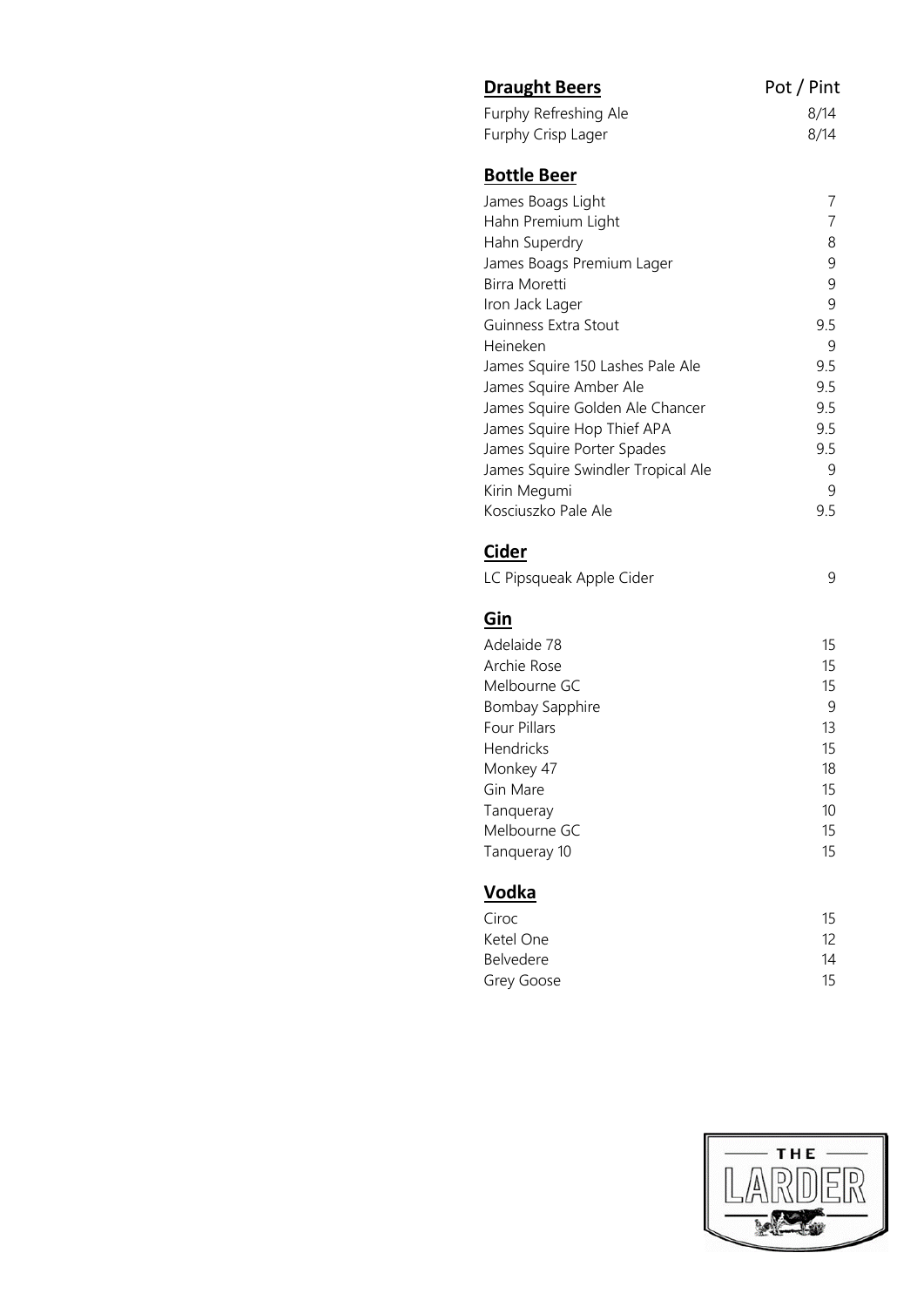### **Tequila**

| Espolon Blanco  | 9  |
|-----------------|----|
| 1800 Blanco     | 11 |
| Patron XO Café  | 11 |
| Centinela Anejo | 14 |
| Don Julio Anejo | 18 |
| Patron Anejo    | 18 |
| Patron Reposado | 18 |
|                 |    |

### **Cognac**

| Courvoisier VSOP | 16 |
|------------------|----|
| Remy Martin VSOP | 16 |
| Hennessy XO      | 40 |

### **Brandy**

| <b>Black Bottle Brandy</b> | 10 |
|----------------------------|----|
| St Remy VSOP               | 11 |
| Chantelle VSOP             | 13 |
| Armagnac DE Lord 1985      | 16 |

#### **Rum**

| Bacardi USA         | 9                 |
|---------------------|-------------------|
| Captain Morgan Sp.  | 9                 |
| Chairmans Reserve   | 10                |
| Sailor Jerry        | 11                |
| The Kraken          | $12 \overline{ }$ |
| Appleton Estate     | 14                |
| Bacardi 151         | 15                |
| Plantation          | 15                |
| Kirk and Sweeney    | 16                |
| English Harbour 5yr | 16                |

#### **Bourbon**

| Wild Turkey           | 9.5 |
|-----------------------|-----|
| Makers Mark           | 11  |
| Old Forrester         | 13  |
| 1776 James and Pepper | 13  |
| Four Roses            | 14  |
| Elijah Craig          | 15  |
| <b>Bib and Tucker</b> | 19  |
| Hudson Bay            | 20  |
|                       |     |

# **Whisky**

| Aberlour A'bundah        | 19   |
|--------------------------|------|
| Aberfeldy Highland 12 yr | 19   |
| <b>Ballantine</b>        | 95   |
| Chivas12yo               | 10.5 |
| Glenfiddich 12yo         | 13   |
|                          |      |